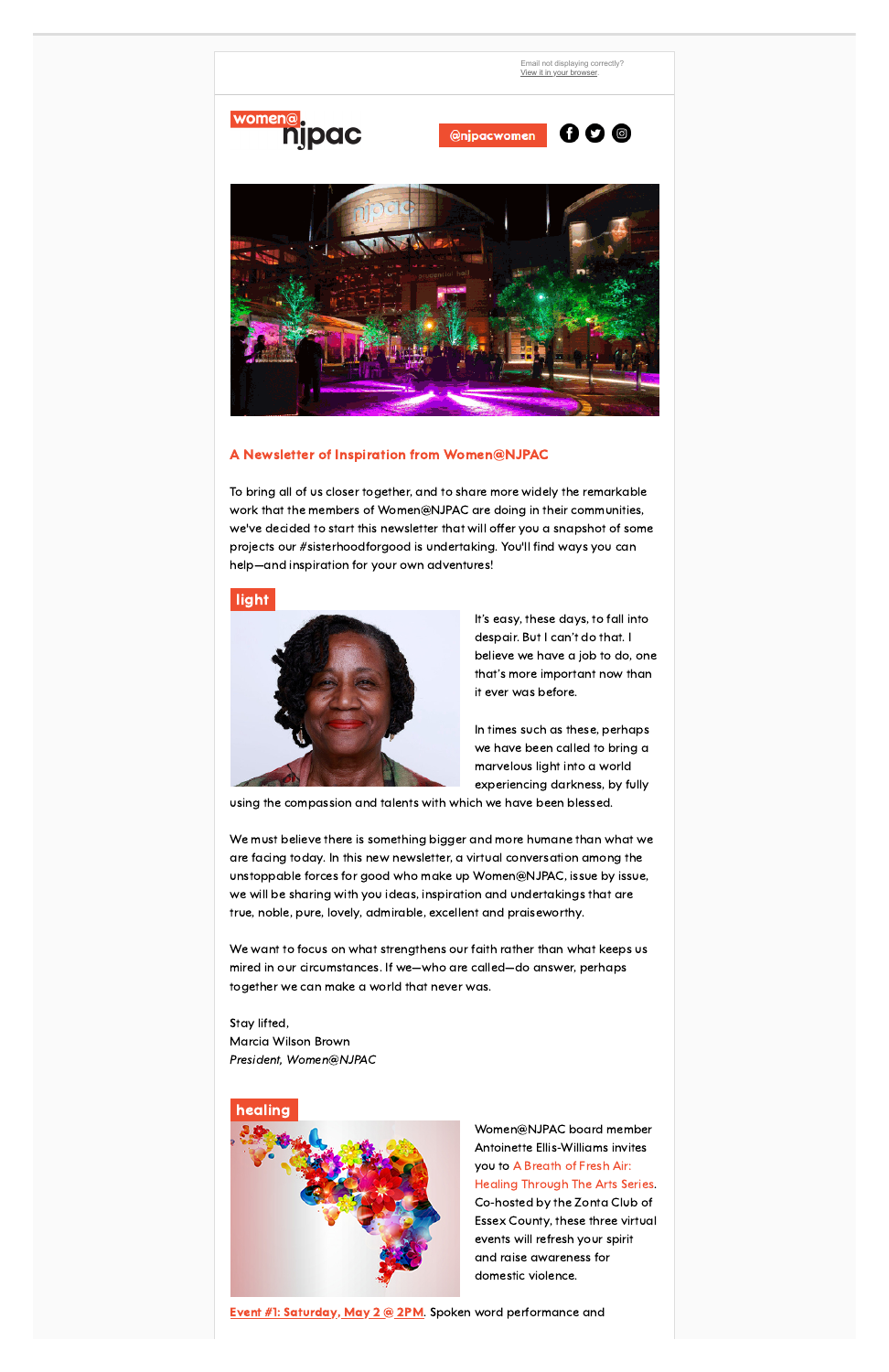conversation with artists Kween Moore and Bimpe Fageyinbo.

**Event #2: [Saturday,](https://go.pardot.com/e/707833/writing-workshop-registration-/3fxfx/126257903?h=3JvzB0BY7PCsGPLl8ReaKX0NJH-kiHUMSIzT2SCx__4) May 9 @ 2PM.** Interactive writing workshop for women and children led by Dr. Linda Epps & Jasmine Mans.

**Event #3: [Saturday,](https://go.pardot.com/e/707833/al-arts-workshop-registration-/3fxfz/126257903?h=3JvzB0BY7PCsGPLl8ReaKX0NJH-kiHUMSIzT2SCx__4) May 23 @ 2PM.** Interactive visual arts demonstration to help, led by Danielle Scott, you express your voice using multimedia.

In addition to her hard work coordinating these events, Antoinette Ellis-Williams is teaching full-time (online!) at New Jersey City University. She's currently at home in Newark with her husband and two sons—one working from home, one finishing his senior year of college. They're staying connected by cooking, playing Scrabble® and attending virtual church.

> We have moved our **Spring** [Luncheon](https://go.pardot.com/e/707833/event-spring-luncheon-auction-/3fxf2/126257903?h=3JvzB0BY7PCsGPLl8ReaKX0NJH-kiHUMSIzT2SCx__4) from June 9 to Wednesday, December 2. As of now, our **Annual [Spotlight](https://go.pardot.com/e/707833/ciation-annual-spotlight-gala-/3fxf4/126257903?h=3JvzB0BY7PCsGPLl8ReaKX0NJH-kiHUMSIzT2SCx__4) Gala** is still on track for October 3, 2020.



#### tell me [about](https://go.pardot.com/e/707833/aling-through-the-arts-series-/3fxdv/126257903?h=3JvzB0BY7PCsGPLl8ReaKX0NJH-kiHUMSIzT2SCx__4) fresh air

#### community



Thanks to all of you who joined us for the Gathering of Givers on March 6! It seems like a million years ago that we actually got to see each other in [p](https://go.pardot.com/e/707833/support-women-at-njpac-/3fxdx/126257903?h=3JvzB0BY7PCsGPLl8ReaKX0NJH-kiHUMSIzT2SCx__4)erson. If you missed it, take a peek at this clip created by Yasmeen Fahmy, NJPAC's Associate Director of Digital Marketing.



#### connection



We want to stay connected to [y](https://go.pardot.com/e/707833/support-women-at-njpac-/3fxdx/126257903?h=3JvzB0BY7PCsGPLl8ReaKX0NJH-kiHUMSIzT2SCx__4)ou, so put these dates on your calendar:

# events? i'm [intrigued](https://go.pardot.com/e/707833/support-women-at-njpac-/3fxf6/126257903?h=3JvzB0BY7PCsGPLl8ReaKX0NJH-kiHUMSIzT2SCx__4)

# determined



Three of our speakers from A Gathering of Givers— Andrea [J](https://go.pardot.com/e/707833/2020-05-01/3fxf8/126257903?h=3JvzB0BY7PCsGPLl8ReaKX0NJH-kiHUMSIzT2SCx__4)ung, Laura Overdeck and Nina Mitchell Wells—have all joined the leadership board of the New Jersey Pandemic Relief Fund. This organization is working hard to stop the spread, support the healthcare community, provide help for the vulnerable

and rebuild our communities, with 100% of donations going directly to those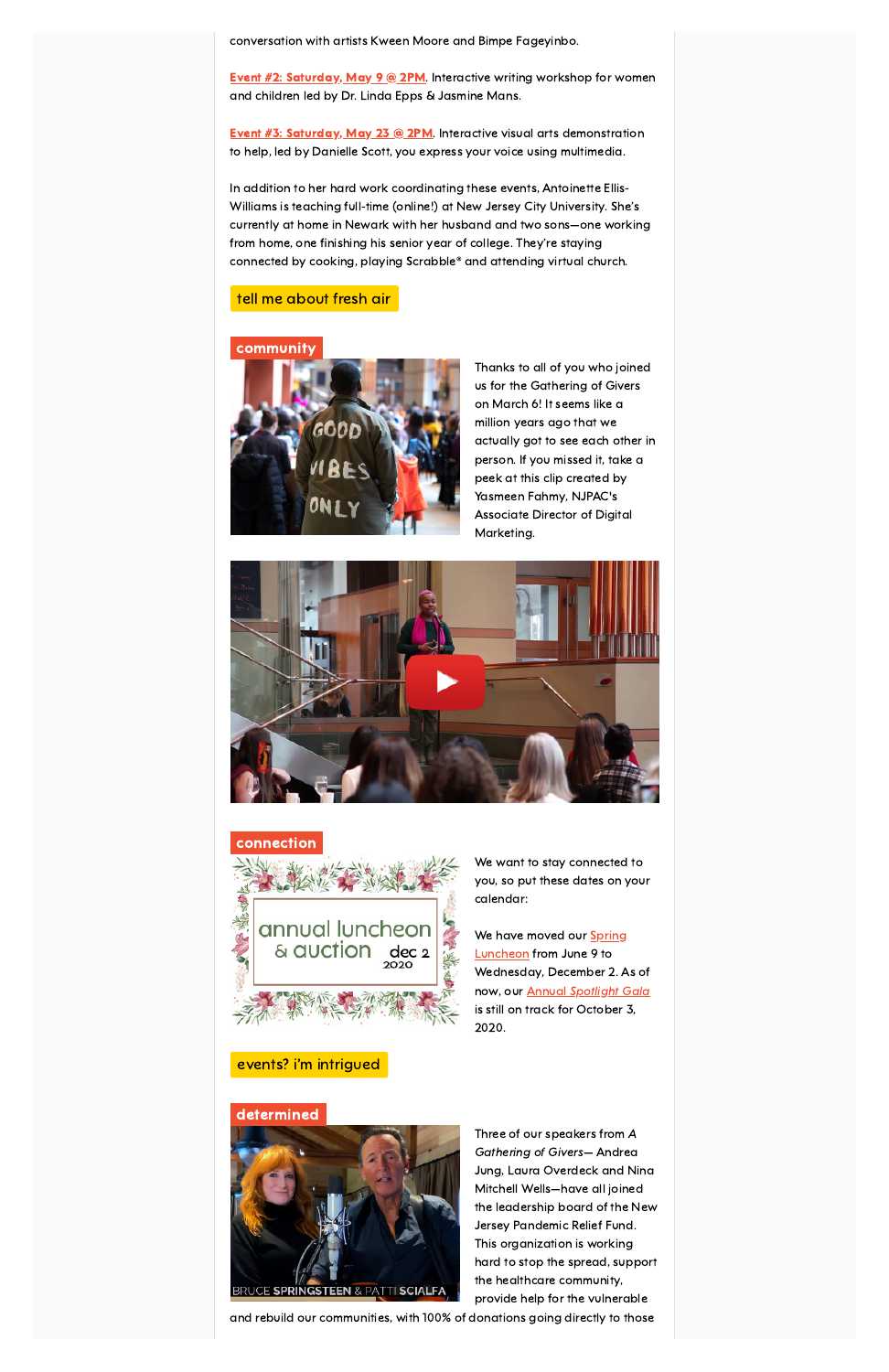in need. The NJPRF is responsible for the Jersey 4Jersey benefit concert that happened on April 22.

#### tell me [about](https://go.pardot.com/e/707833/2020-05-01/3fxf8/126257903?h=3JvzB0BY7PCsGPLl8ReaKX0NJH-kiHUMSIzT2SCx__4) njprf

#### unstoppable



Shennell McCloud, executive director of [Project](https://go.pardot.com/e/707833/projectreadynj-/3fxfd/126257903?h=3JvzB0BY7PCsGPLl8ReaKX0NJH-kiHUMSIzT2SCx__4) Ready NJ, gave a fantastic talk at our Gathering of Givers event about how voting is an act of self-care. In the midst of the pandemic, her organization is supporting Newark in two unique ways. First, addressing the "digital divide" by providing MiFi

hotspots to 138 students and families without internet access. And second, making sure residents have the information they need to vote by mail in the coming election.

McCloud is also busy taking care of her two- and three-year-old children at home in Newark. She and her husband alternate work and "teaching duties" in two-hour blocks, and McCloud is happy to report the kids are having a blast making volcanoes and slime.

### tell me about [project](https://go.pardot.com/e/707833/projectreadynj-/3fxfd/126257903?h=3JvzB0BY7PCsGPLl8ReaKX0NJH-kiHUMSIzT2SCx__4) ready

#### nourishing



Karen Sacks of Women for Progress is currently spearheading an initiative called **Feed the [Frontline](https://go.pardot.com/e/707833/feed-the-frontline-/3fxfg/126257903?h=3JvzB0BY7PCsGPLl8ReaKX0NJH-kiHUMSIzT2SCx__4)**. This all-volunteer group purchases meals from local restaurants and delivers to hospital workers and first responders in Bergen and Essex counties—including East Orange Hospital, where the

first ER doctor in the country died from coronavirus and their cafeteria has been shut down to protect food service workers.

In the midst of raising money, coordinating schedules and delivering meals, Sacks is continuing to service her legal clients from home, while her high school and college-age children are keeping busy in their virtual classrooms.

#### tell me about feed the [frontline](https://go.pardot.com/e/707833/feed-the-frontline-/3fxfg/126257903?h=3JvzB0BY7PCsGPLl8ReaKX0NJH-kiHUMSIzT2SCx__4)

# strong



Nora Radest, Summit's mayor and a longtime NJPAC supporter, is making a difference for small businesses with the **Sustain [Summit](https://go.pardot.com/e/707833/2020-05-01/3fxfj/126257903?h=3JvzB0BY7PCsGPLl8ReaKX0NJH-kiHUMSIzT2SCx__4) Fund**. Using GoFundMe, community members have already raised over \$250,000 to directly support the locally owned businesses that mean so much

to residents. People are also pitching in by making masks, raising money to feed hospital workers and shopping for the quarantined and elderly.

While fielding 300+ emails, phone calls, texts and Facebook messages each day, Radest is home with her husband and adult daughter. She welcomed a new grandson on March 12, and her son and his family are happy and healthy (and home).

tell me about sustain [summit](https://go.pardot.com/webmail/707833/126257903/www.summitdowntown.org)